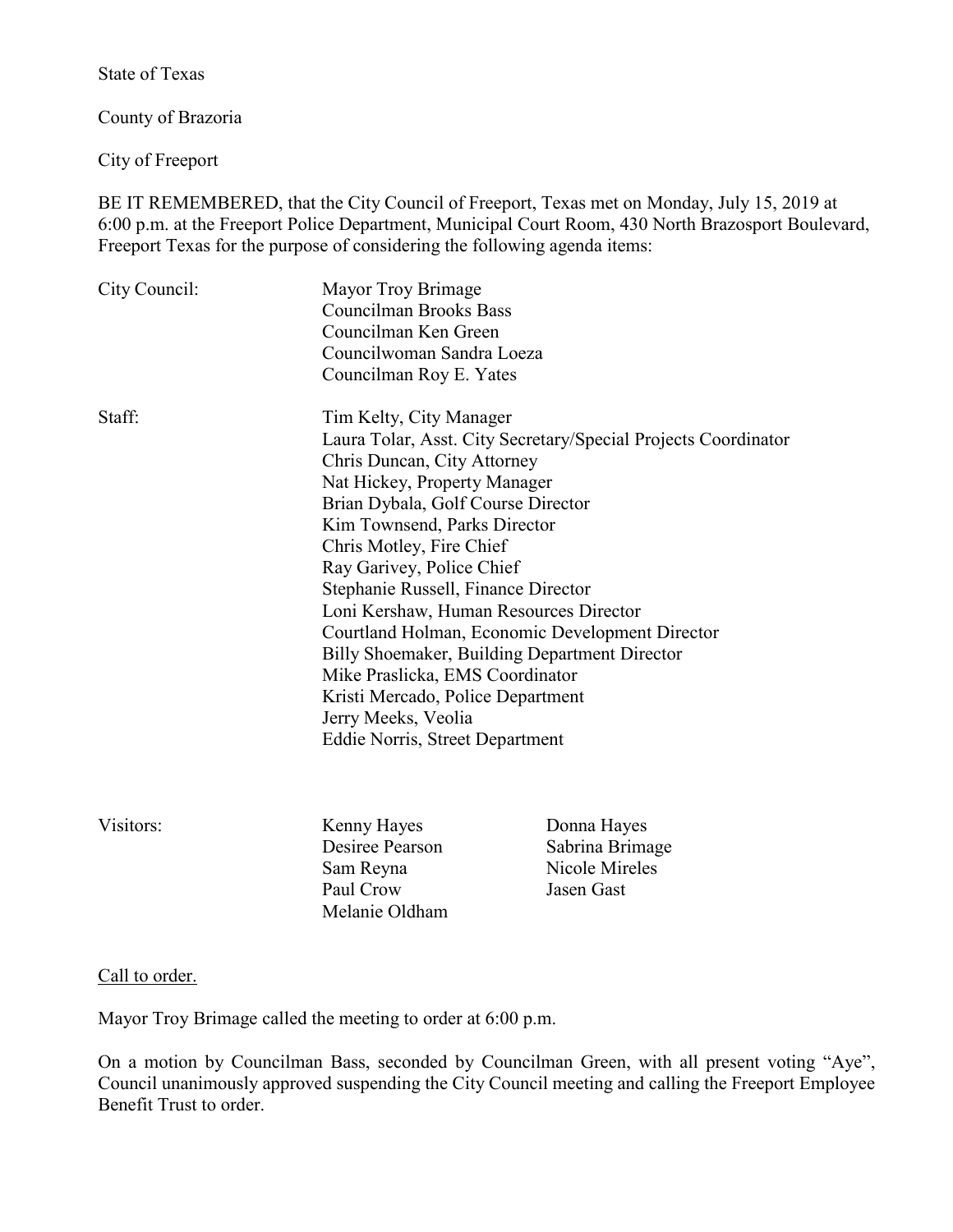At 6:10 pm the City Council meeting reconvened.

### Citizen's Comments

Resident Jasen Gast spoke regarding the Billfish Classic to introduce the fishing tournament to council and the public. Mr. Gast stated that they are the leading 501C3 that pushes conservation. They are a member of the Freedom Alliance that takes handicapped veterans fishing.

# **PRESENTATIONS/ANNOUNCEMENTS: Announcements by Mayor, City Council and/or Staff**

## Certificate presentation to Ray Garivey for the TPCA Best Practices Program

West Columbia Police Chief Paul Odin presented Chief Ray Garivey a certificate for the department's TPCA Best Practices Program

Employee of the Month.

City employee Eddie Norris was presented with a certificate recognizing him as Employee of the Month for June 2019

Presentation of second quarter financials.

Finance Director Stephanie Russell presented to council the second quarter 2018-2019 financials

## **CONSENT AGENDA**

Consideration and possible action on the approval of City Council meeting minutes from July 1, 2019.

Consider and approving Resolution No. 2019-2599 adopting the actions of the City of Freeport Employee Benefit Trust

On a motion by Councilman Bass, seconded by Councilman Green, with all present voting "Aye", Council unanimously approved the consent agenda.

## **REGULAR SESSION**

Consideration of approving Ordinance No. 2019-2577 amending Chapter 153, Flood Damage Prevention, of the Code of Ordinances adopting a new article regulating levees and the levee system

Building Department Director Billy Shoemaker stated that any modification or construction involving the levee would require a permit and would be required to meet Velasco Drainage District standards.

City Manager Tim Kelty said that currently there is no regulation and the city needs authority to protect the levee.

City Attorney Chris Duncan stated that there would be criminal penalties.

Mr. Shoemaker added that Velasco Drainage District does not have the ability to write tickets.

On a motion by Councilman Bass, seconded by Councilman Green, with all present voting "Aye", Council unanimously approved Ordinance No. 2019-2577 amending Chapter 153, Flood Damage Prevention, of the Code of Ordinances adopting a new article regulating levees and the levee system.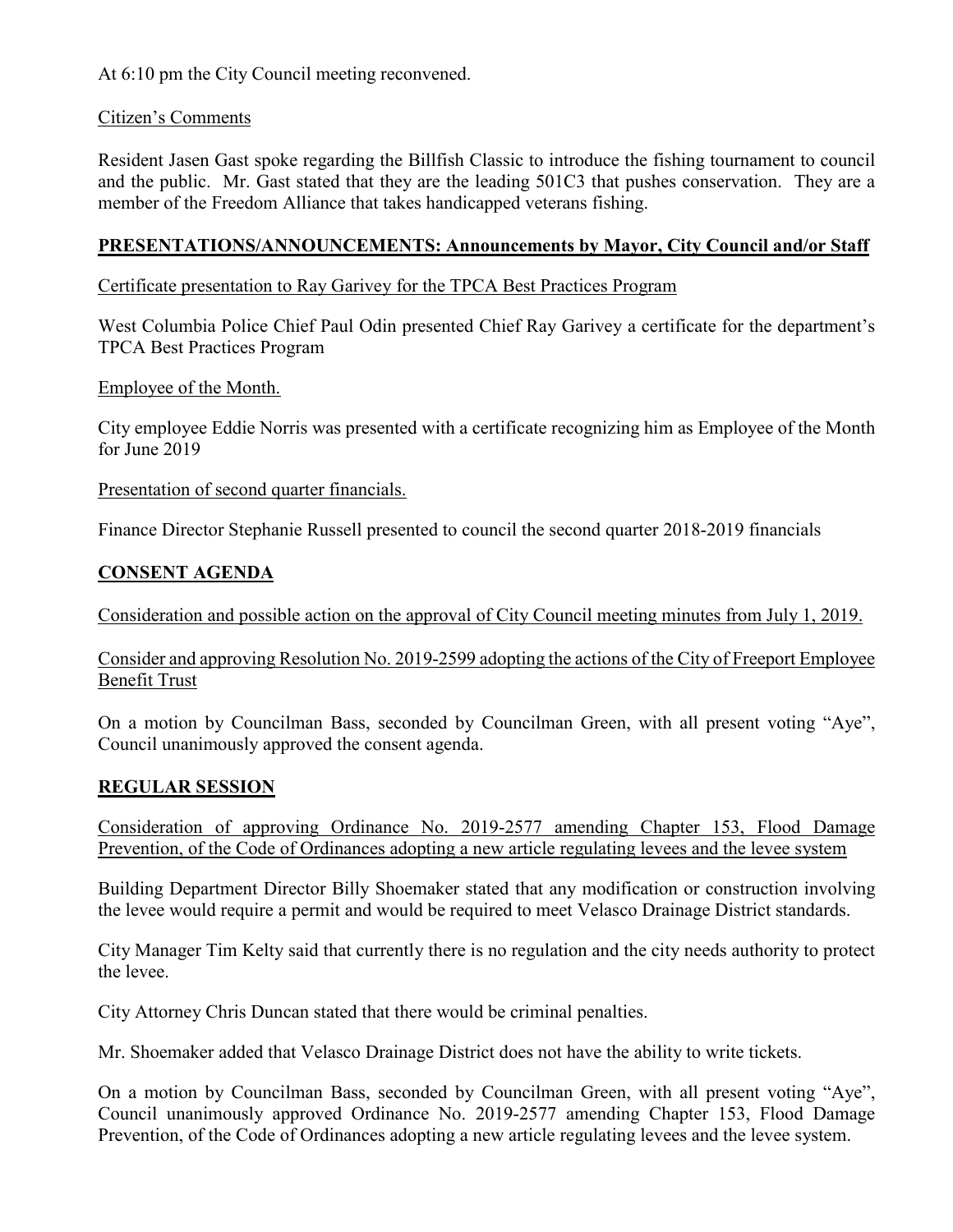# Consideration of approving Resolution No. 2019-2600 regarding the City's pay policy for employees during emergencies

Fire Chief Chris Motley stated that the purpose of this resolution was for FEMA reimbursement. He stated it would require a emergency order signed by the mayor. He added that it is the same policy that is adopted by Brazoria County.

Chief Motley stated that the County has been reimbursed three times after passing this policy.

On a motion by Councilman Bass, seconded by Councilwoman Loeza, with all present voting "Aye", Council unanimously approved Resolution No. 2019-2600 regarding the City's pay policy for employees during emergencies.

Discuss and consider approving the cost of proposed repairs to the Mystery Boat

Parks Director Kim Townsend stated that the Mystery Boat was falling apart and several different options for repair had been examined.

The approved contractor would kill the mold, and clean the interior and apply a poly foam to repair the boat. The outriggers are not included in the \$30,987 cost estimate.

Mr. Kelty added that this repair was not budgeted.

Ms. Townsend stated that foam would be applied and expecting to have volunteers to paint the exterior.

On a motion by Councilman Green, seconded by Councilwoman Loeza, with all with all present voting 3 to 1, Council approved the cost of proposed repairs to the Mystery Boat. Councilman Yates opposed.

Consideration of approving Resolution No. 2019-2601 requesting the City to participate in the Texas Interlocal Purchasing System (TIPS) and naming the City Manager as the Authorized Person

Finance Director Stephanie Russell stated that this cooperative purchase program is used by a lot of school districts. She stated that it should save us time and money.

On a motion by Councilman Bass, seconded by Councilwoman Loeza, with all present voting "Aye", Council unanimously approved Resolution No. 2019-2601 requesting the City to participate in the Texas Interlocal Purchasing System (TIPS) and naming the City Manager as the Authorized Person

#### Discuss and consider approving the cost to reroof the Freeport Historical Museum/Brazosport College and Hickey House located at 212 West Park

Mr. Kelty stated that both of these buildings have leases and he added that he was familiar with the proposed product. He added that it has to be fixed and the cost can be offset by the lease revenue.

On a motion by Councilman Bass, seconded by Councilwoman Loeza, with all present voting "Aye", Council unanimously approved cost to reroof the Freeport Historical Museum/Brazosport College and Hickey House located at 212 West Park.

#### Discuss and consider authorizing the city to conduct a water/sewer rate study

Finance Director Stephanie Russell stated that Freese & Nichols would be tasked to complete this water/sewer rate study. The rate study should cost approximately \$54,500.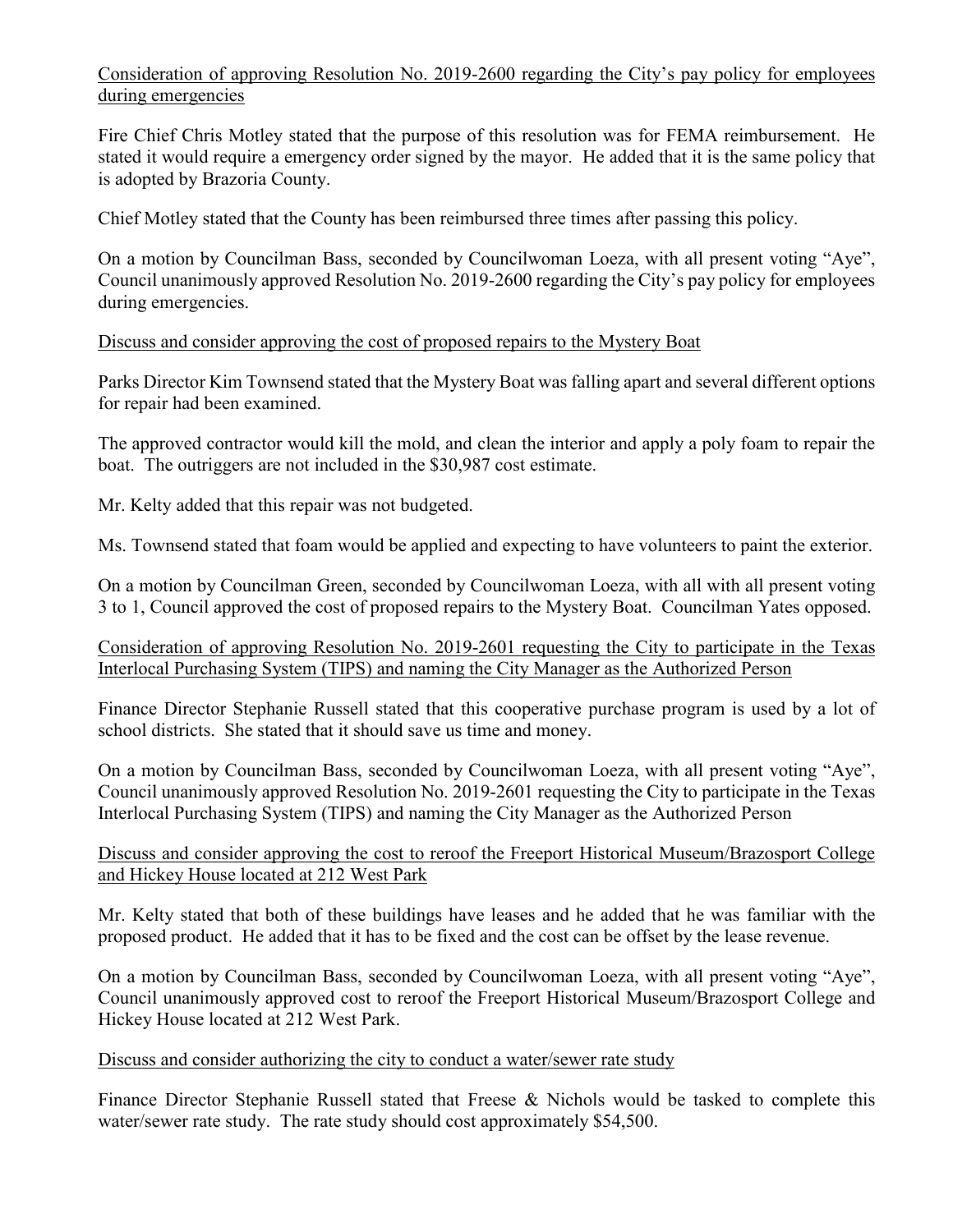Mr. Kelty said that the price was in line with what was expected.

On a motion by Councilman Yates, seconded by Councilman Bass, with all present voting "Aye", Council unanimously approved authorizing the city to conduct a water/sewer rate study.

Consideration and possible action on approval of proposal for preparation of a Feasibility Study for relocation and consolidation of most City Services to O.A. Fleming Campus

This item was tabled.

#### **WORK SESSION:**

Mayor Brimage announced that the concrete was poured and the lights were getting installed.

Councilman Ken Green spoke regarding a storm drain that was missing the bars and allowed debris to enter the storm system.

Councilman Brooks Bass expressed concern regarding flooding on Velasco from  $2<sup>nd</sup>$  to the catholic church. He questioned the status of the pump station. He added that Acacia Circle residents have issues flushing their toilets during rains.

Councilwoman Loeza asked that installation of ceiling fans at FMP pavilion be looked at as to cool down folks using the park. Parks Director Kim Townsend stated that it has been submitted for the 2019-2020 budget. She added that Jack in the Box had really high grass. Councilwoman Loeza asked about the status of the street repairs on Yellowstone, Pecan, Yaupon and Victoria. Mr. Kelty said that the county would be doing the asphalted streets.

Councilman Yates stated that there was a big mess of dirt around the new home being built on Avenue A. Mr. Yates also asked about the Wong projections.

City Manager Tim Kelty recognized Human Resources Director Loni Kershaw as this would be her last council meeting before she retires.

#### Update on reports / concerns from Department heads

Parks Director Kim Townsend announced that the engraved pavers have been installed at the splash park.

Golf Course Director Brian Dybala said that there would be a Project Graduation tournament on July 27, 2019.

Fire Chief Chris Motley announced that Freeport LNG would be flaring as part of the plant commissioning. He added that the community block grant had been posted publicly at City Hall

Open session was closed at 7:20 pm and Council entered into Executive Session.

#### **CLOSED SESSION:**

Executive Session regarding economic development (Projects 2019-2 and 2019-3) in accordance with Vernon's Texas Government Code Annotated, Chapter 551, 551.087

## **REGULAR SESSION**